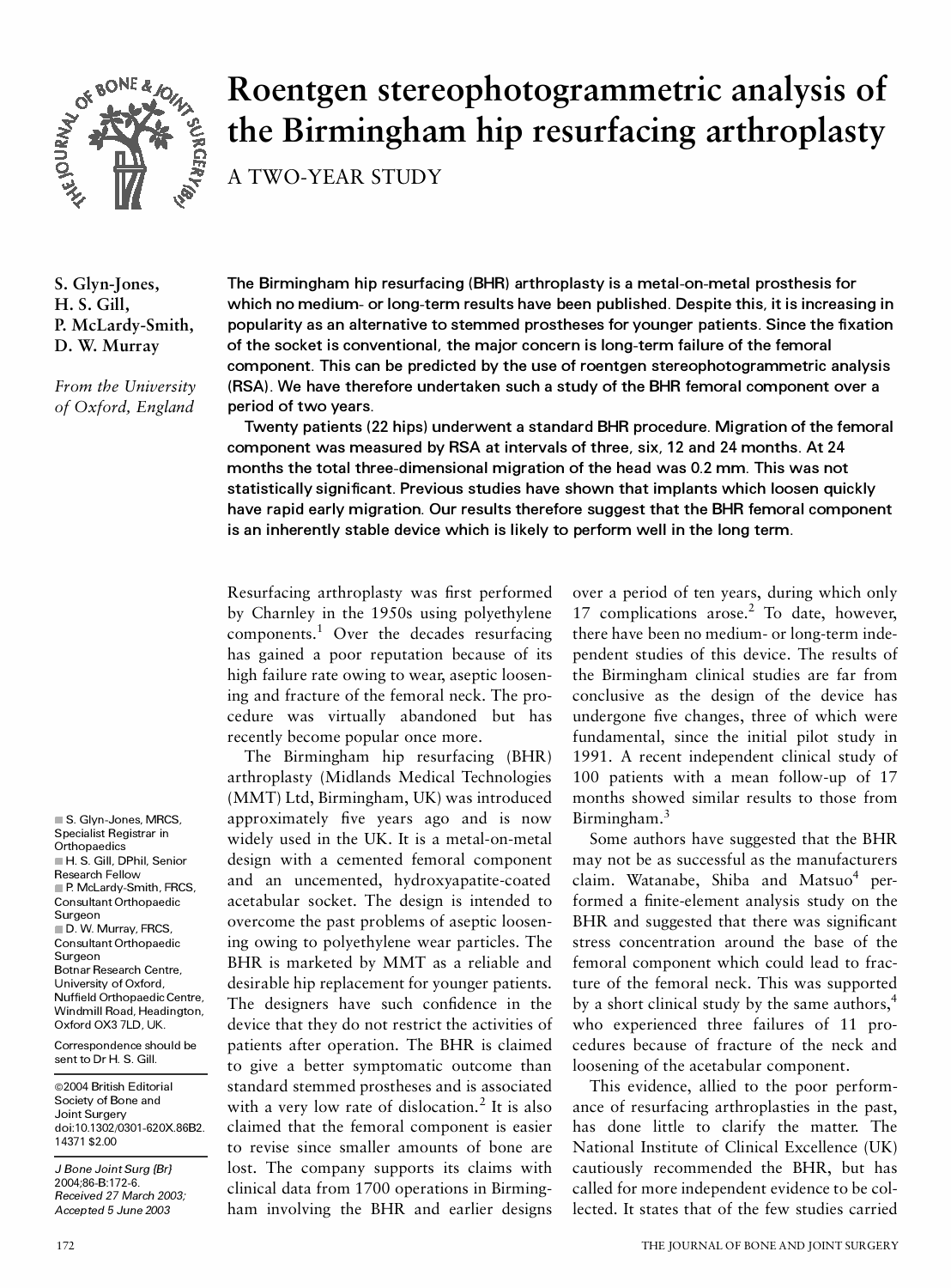**Table I.** Details of the 24 patients who had resurfacing arthroplasty

| Gender                                            | 14<br>10<br>50 (26 to 60)<br>80.7 (65 to 140)<br>60 |  |
|---------------------------------------------------|-----------------------------------------------------|--|
| Male                                              |                                                     |  |
| Female                                            |                                                     |  |
| Mean age in years (range)                         |                                                     |  |
| Mean weight in kilograms (range)                  |                                                     |  |
| Mean outer diameter of femoral component in mm    |                                                     |  |
| Mean outer diameter of acetabular component in mm | 54                                                  |  |

out into modern resurfacing arthroplasties none has an adequate follow-up. An independent follow-up study of the current BHR design over a ten-year period is unlikely for some time and yet the safety of this device has still to be established.

Roentgen stereophotogrammetric analysis (RSA) is an ideal tool for the early assessment of new implants such as the BHR, since it can accurately measure the migration of a prosthesis relative to its host bone. It has been shown that rapid, early migration of a total hip replacement is associated with premature loosening.<sup>5-8</sup> In this manner, the longevity of a prosthesis can be predicted within two years of implantation. All primary cemented and uncemented femoral stems migrate to some extent during the first year. Thereafter, their migration slows if they are not going to loosen. Kobayashi et al<sup>7</sup> have suggested that an acceptable upper limit for the mean distal migration at two years is 0.4 mm. Although this is not appropriate for all designs since, as the Exeter migrates 1.5 mm in the first two years, it is not an unreasonable benchmark for prostheses in which subsidence is not intended.

There are many potential problems which can occur with the BHR, including rare events such as tumours. However, the most common is likely to be aseptic loosening of the socket or stem. Since fixation of the socket of the BHR is relatively conventional, the problems which will occur are likely to be similar to those associated with conventional devices. By contrast, the performance of the stem is relatively unpredictable. The aim of our study therefore was to determine, by RSA, the migration of the BHR femoral com ponent during the first two years after implantation, in the hope that this would predict its long-term outcome and provide a pattern of migration as a benchmark against which other resurfacing arthroplasties could be compared.

## **Patients and Methods**

The operations and RSA measurements were carried out at the same centre. We recruited 24 patients with osteoarthritis from the routine waiting list. Two underwent bilateral procedures. Patients were excluded from the study if they were older than 60 years for women and 65 for men, in order to minimise the chances of a fracture of the femoral neck because of osteoporosis. There was no lower age limit for recruitment. Two surgeons (PM-S and DWM) performed the operations over a period of two years from November 1999. Each patient received a single dose of antibiotic before operation. All the procedures were per-



Diagrams showing the placement of the marker balls around the femoral component.

formed through an extended posterolateral approach with the patient in the lateral decubitus position. CMW3G cement (DePuy, Leeds, UK) was applied beneath the head of the femoral component (the stem being cementless) and the wound was drained in all cases. The patients underwent a routine post-operative rehabilitation programme. There were no failures during this period. Table I gives the details of the patients.

A power calculation was performed before the study using the method of Altman.<sup>9</sup> A difference of interest of 0.35 mm was chosen based upon the work of Kobayashi et  $aI$ ,<sup>7</sup> which suggests that a vertical migration rate of greater than 0.4 mm is associated with a higher rate of aseptic loosening. A standard deviation of 0.31 was used, a value which was determined from our previous RSA study of the Charnley-Elite stem, $^8$  a device which is not designed to subside. The power calculation indicated that a total of 20 subjects was required ( $\alpha$  = 0.05,  $\beta$  = 0.9).

RSA was used to measure the migration of the implants. Our RSA technique $8$  is able to measure movements of a marker with an accuracy of 0.1 mm. RSA radiographs were taken with the patient standing with equal weight on both legs immediately after operation and at three, six, 12 and 24 months after surgery. Radiographs were taken at no more than two weeks on either side of the desired time interval. From the RSA images the three-dimensional (3-D) positions of the prosthesis and host bone were reconstructed. By comparing the positions obtained from the post-operative and subsequent radiographs, the 3-D migra-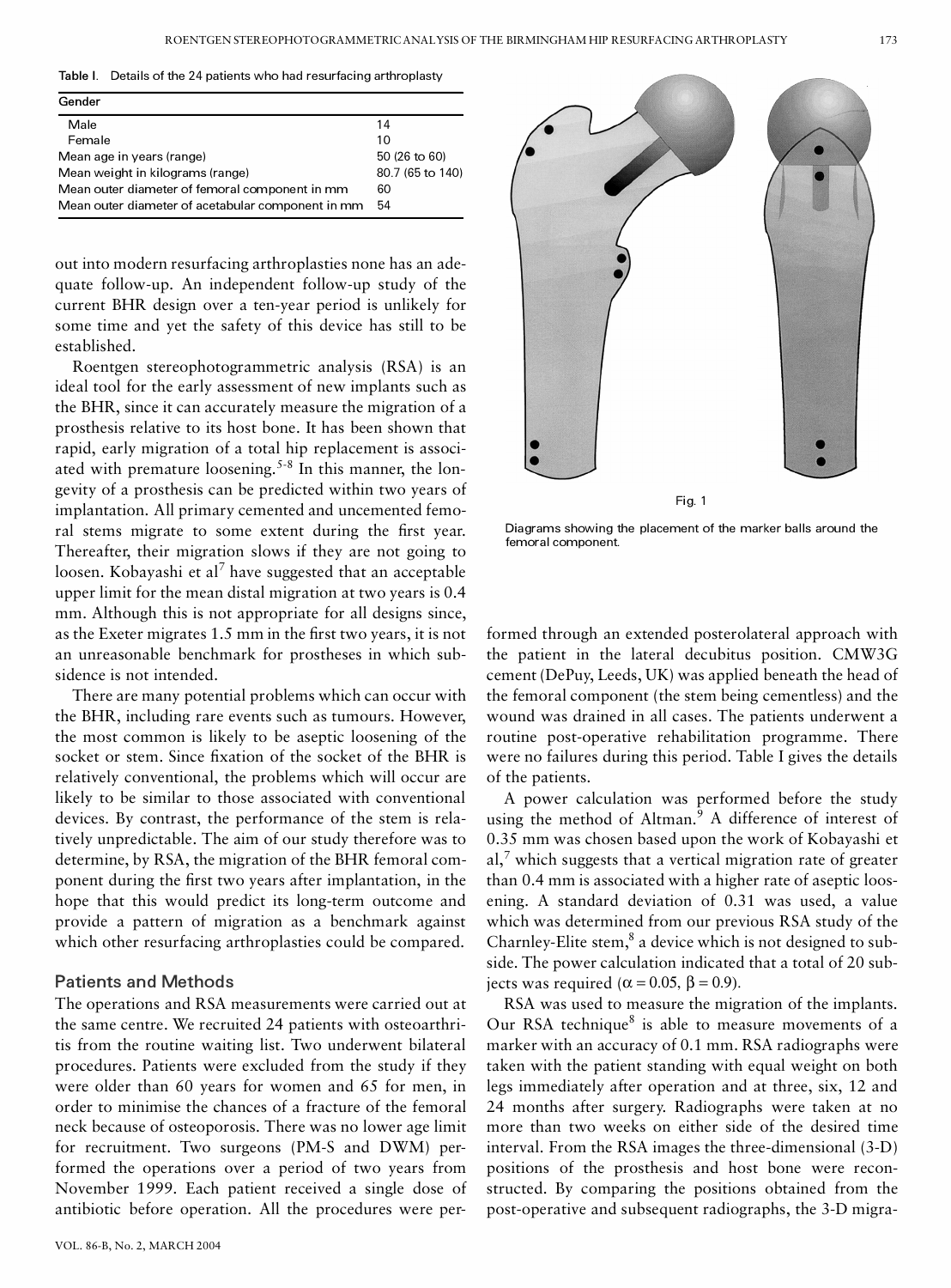



Migration of the head during the first two years after surgery showing a) the anteroposterior; b) the mediolateral; and c) the subsidence components of migration. The SEM is represented by error bars.

Migration of the tip during the first two years after surgery showing a) the anteroposterior; b) the mediolateral; and c) the subsidence components of migration. The SEM is represented by error bars.

tion was calculated at three, six, 12 and 24 months after operation. In addition, by comparing the measurements at one and two years, the migration between years one and two was calculated.

As with our previous RSA studies, the host bone was identified by using 0.8 mm tantalum markers which were placed during the operation at standardised anatomical sites on the femur (Fig. 1). This allowed measurement of the migration of the femoral component. All the femoral mark ers were placed in cortical bone. Our RSA system checks for movement of the marker ball which is significant over time. Any marker balls with a movement of more than 0.01 mm in 3-D were automatically excluded. If either exclusion of balls or poor orientation of the subject during radiography resulted in fewer than three well-placed bone mark ers being visible in the femur, that patient was also excluded from the study. Geometrical algorithms were used to identify the components of the implant and no markers were attached to them.

The total movement of the head and tip was calculated from the length of the 3-D migration vector for each landmark (using  $\sqrt{x^2 + y^2 + z^2}$ ), where x, y and z are the Cartesian components of migration.

**Statistical analysis.** The data were examined for distribution before analysis by using the Shapiro-Wilks test. A *t*-test was used to detect significant deviations of the means from zero. All calculations were performed using SPSS 10 (SPSS Inc, Woking, UK).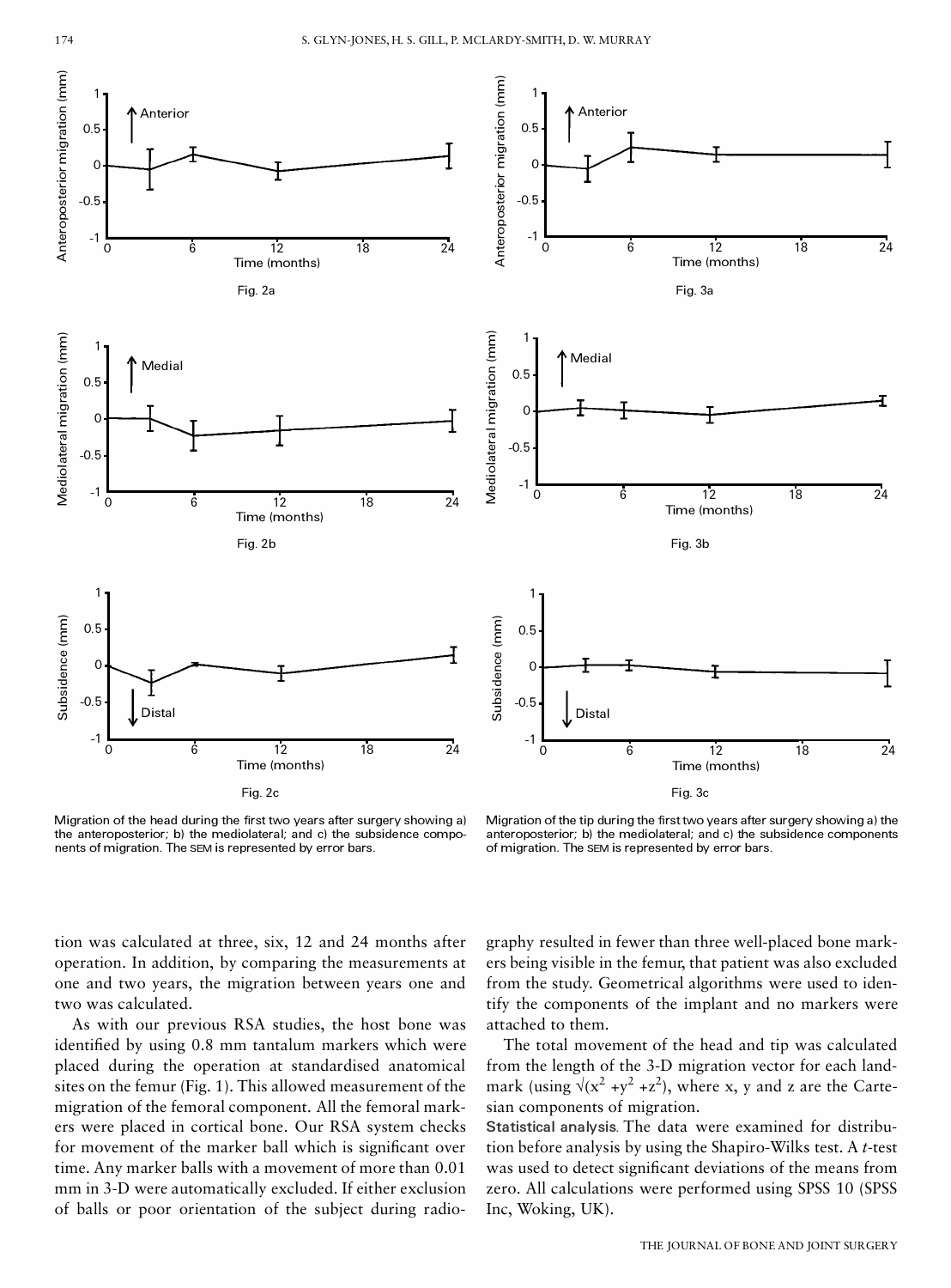**Table II.** Migration of the BHR over a period of two years

|          | 0 to 1 year |              |            | 0 to 2 years |           |            | 1 to 2 years |           |            |
|----------|-------------|--------------|------------|--------------|-----------|------------|--------------|-----------|------------|
|          | Mean        | 95%<br>$Cl*$ | p<br>value | Mean         | 95%<br>СI | p<br>value | Mean         | 95%<br>СI | p<br>value |
| Head     |             |              |            |              |           |            |              |           |            |
| Anterior | $-0.07$     | 0.25         | 0.55       | 0.14         | 0.58      | 0.96       | 0.04         | 0.3       | 0.7        |
| Medial   | $-0.17$     | 0.35         | 0.40       | $-0.04$      | 0.33      | 0.63       | 0.04         | 0.3       | 0.43       |
| Distal   | 0.1         | 0.28         | 0.49       | 0.15         | 0.22      | 0.29       | $-0.05$      | 0.17      | 0.54       |
| Total    | 0.21        |              |            | 0.21         |           |            | 0.08         |           |            |
| Tip      |             |              |            |              |           |            |              |           |            |
| Anterior | 0.15        | 0.21         | 0.19       | 0.15         | 0.36      | 0.43       | $-0.04$      | 0.18      | 0.31       |
| Medial   | $-0.04$     | 0.29         | 0.78       | 0.15         | 0.14      | 0.1        | 0.01         | 0.3       | 0.63       |
| Distal   | 0.05        | 0.16         | 0.55       | 0.07         | 0.34      | 0.66       | $-0.09$      | 0.14      | 0.2        |
| Total    | 0.16        |              |            | 0.22         |           |            | 0.1          |           |            |

### **Results**

No patient was excluded because of migration of the marker balls. One was lost to follow-up because of failure to attend for radiographs. The measurements from three patients were found to be corrupted due to technical radiographic problems. A total of 22 BHR arthroplasties was therefore studied.

The result of the Shapiro-Wilks test showed that the data were normally distributed  $(p = 0.51)$ .

The head of the femoral component of the BHR migrated about 0.2 mm in two years (Table II), most of which occurred in the first year, although this level of migration was not statistically significant ( $p = 0.31$ ). No significant movements in the anteroposterior (Figs 2a and 3a), mediolateral (Figs 2b and 3b) and distal (Figs 2c and 3c) directions were seen for both the head and the tip of the femoral component.

## **Discussion**

Our RSA study has shown that the total 3-D migration of the BHR femoral component during the first two years after operation was approximately 0.2 mm. This migration was neither statistically nor clinically significant. Importantly, the distal migration was less than 0.4 mm. If this value is exceeded, it increases the likelihood of failure for a conventional stem.<sup>7</sup> This suggests that the device should function well in the long term and should at least be as reliable as a conventional stemmed arthroplasty in terms of aseptic loosening of the component.

Our findings are supported by early data from a Swedish RSA study<sup>10</sup> which suggested no significant movement at 12 months. No later studies are yet available from this group. The Swedish group used implants with marker balls attached on pegs to the stem, whereas our system used the prosthesis in its original form (Fig. 4). In order to implant a



Fig. 4

Diagrams showing the influence of attaching markers to the prosthesis on both the design of the component and the operative procedure as used by the Swedish Group.